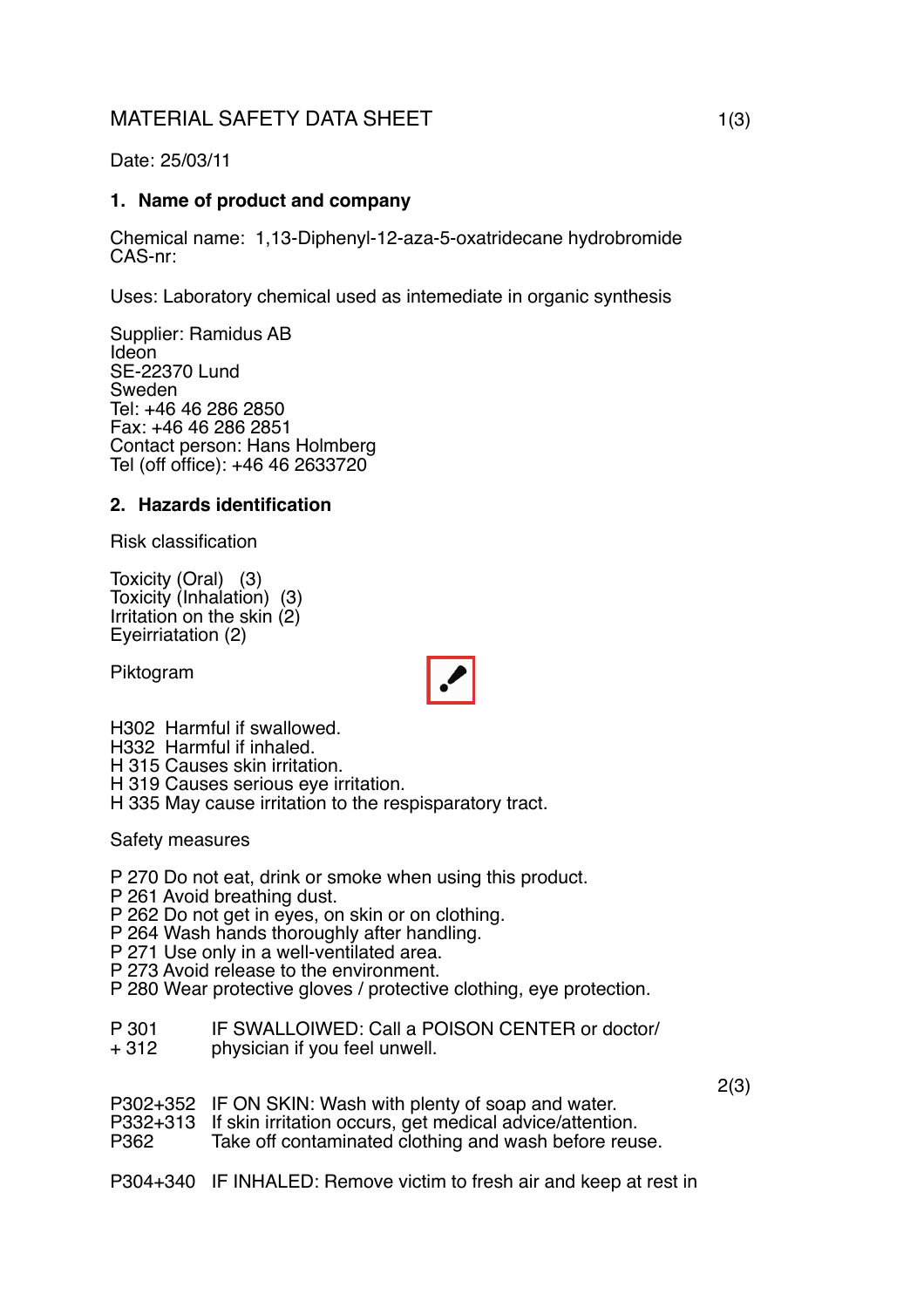+ 312 a position comfortable for breathing. Call a POISON CENTER or doctor/physician if you feel unwell.

P305+351 IF IN EYES: Rinse cautiously with water for several minutes.<br>P338 **BEC** Remove contact lenses, if present and easy to do. Continue r Remove contact lenses, if present and easy to do. Continue rinsing. P337+313 If eye irritation persists: Get medical advice/attention.

P 501 Dispose of contents/container to hazardous or special waste-collection point.

# **3. Composition**

1,13-Diphenyl-12-aza-5-oxatridecane hydrobromide

CAS-nr: 95 %

# **4. First aid measures**

In case of contact, immediately flush eyes with copious amounts of water for several minutes. In case of contact, immediately wash skin with soap and plenty of water. If inhaled remove to fresh air. If not breathing give artificial respiration. If breathing is difficult, give oxygen. If swallowed, wash out mouth with water provided person is conscious. Call a physician. Wash contaminated clothing before reuse.

# **5. Fire fighting measures**

Extinguishing media: Water spray, carbon dioxide, dry chemical powder or appropriate foam.

Unusual hazards: Emit toxic fumes of nitric oxides and hydrogen bromide.

#### **6. Accidental release measures**

Wear respirator, chemical safety goggles and rubber gloves. Sweep up, place in a bag and hold for disposal. Ventilate area and wash spill site after material pick up is complete.

#### **7. Handling and storage**

All handling of dangerous chemicals should be performed in a hood or well ventilated area. Store in a tightly closed container in a dry, dark place.

#### 8. **Exposure control / personal protection** 3(3)

Work in a well ventilated areas. Use chemical safety goggles and compatible chemical resistant gloves. Use suitable respirator. Avoid contact with eyes, skin and clothing. Avoid prolonged and repeated exposure. Wash thoroughly after handling.

# **9. Physical and chemical properties**

White solid.